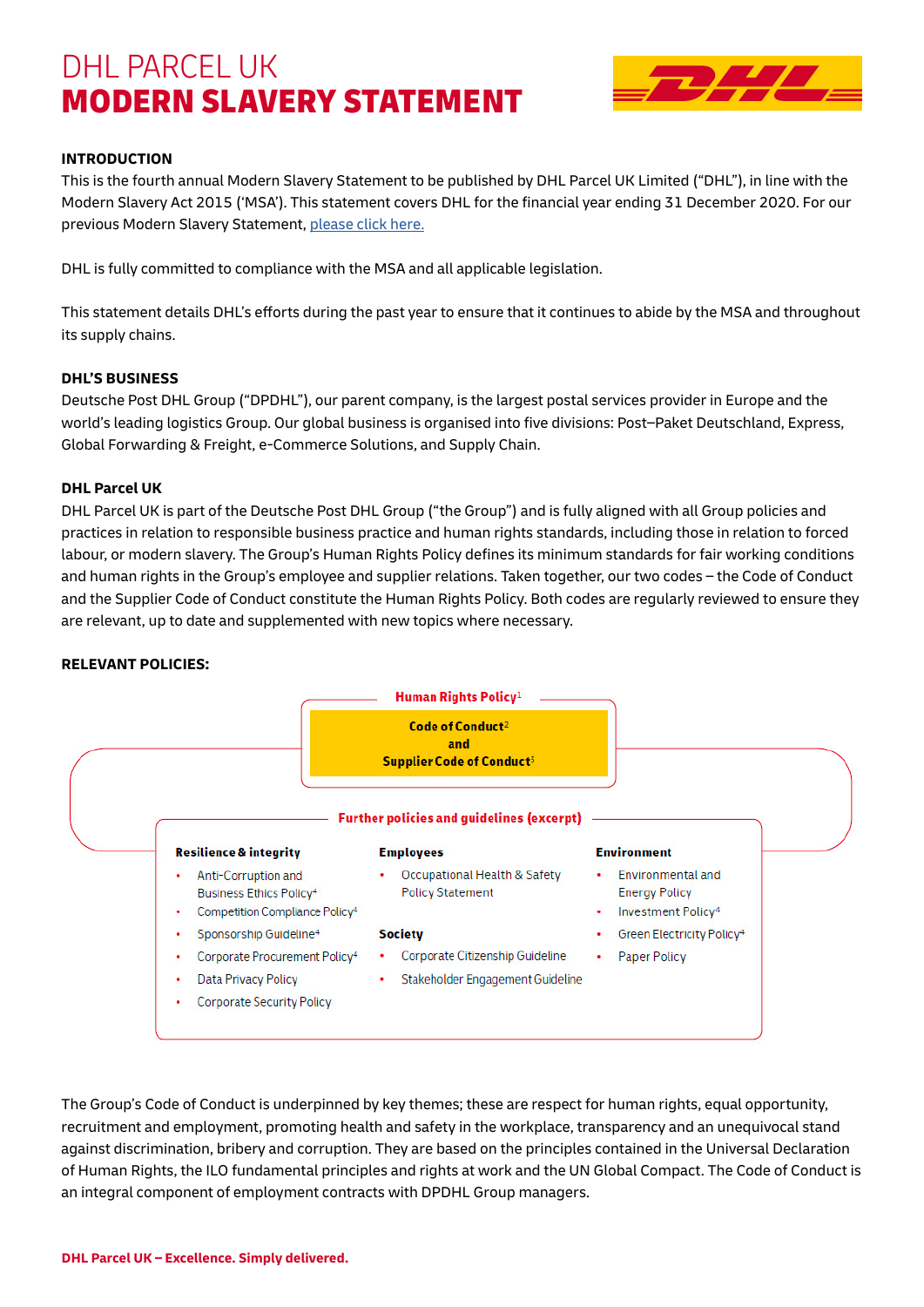# DHL PARCEL UK MODERN SLAVERY STATEMENT



The Code of Conduct is available on the Group's intranet in more than 20 languages. Employees participate in online compliance programs about the Code and its application to everyday scenarios at work and when doing business; this learning also forms an integral part of the induction process.

The Group's ethical and environmental values and principles are enshrined in its Supplier Code of Conduct which is a component of all Group contracts including its UK contracts and its procurement contracts. In turn, this encourages suppliers to implement the same standards in their own supply chains. The Supplier Code of Conduct sets out what the Group means by respect for human rights and fair working conditions, in the same way as these are understood by its own employees. There are a number of areas covered including the extract below:

■ **Forced labour:** Suppliers shall not use any form of forced, bonded or involuntary labor. Suppliers shall ensure that employees are not required to pay fees or make payments of any kind in return for employment. Punishments and physical and mental coercion are prohibited.

The Group has made the Supplier Code of Conduct available in 30 languages and also offers training courses on its use. The main content and requirements of the Code are outlined in an interactive module on the Group's website, a measure designed to promote and encourage a shared understanding of the Groups values and goals.

The Group's Employee Relations (ER) management system helps ensure consistent and effective implementation of its human rights policy and common processes in the different countries and cultures which are represented throughout the Group. The ER management system aims to satisfy the requirements of the UN Guiding Principles on Business and Human Rights.

This highlights DHL's absolute commitment to running its businesses ethically and that this is a fundamental part of DHL's business relationships. Such policies are integral to ensure that slavery, serfdom or human trafficking play no part in DHL's organisation or within its supply chains.

## **RISK**

DHL has identified sub-contractor labour and agency workers as the main area, where there is a risk that human trafficking and modern slavery could occur.

Accordingly DHL continues to work with contractors, suppliers, business partners and agencies to ensure that they are open and transparent in their activities and are compliant with the MSA. This is done through the use of a Preferred Supplier List for agency and sub-contractor staff for DHL. All suppliers on this list are under specific formal agreements.

Furthermore, DHL has in place an independently administered Compliance Hotline available to all employees and others to raise any concerns that they have.

## **DUE DILIGENCE**

DHL is committed to establishing a joint journey with our suppliers to build sustainable, socially and environmentally responsible supply chains.

DHL operates a strict vetting procedure for all employees regardless of how they may present to DHL.

DHL also conducts internal audits which examine local processes and assess whether these are suitable for reaching defined objectives and values, and whether these objectives can be met. Internal audits were conducted throughout the Group that were either directly or indirectly related to compliance topics or to compliance with the Supplier Code of Conduct during procurement processes.